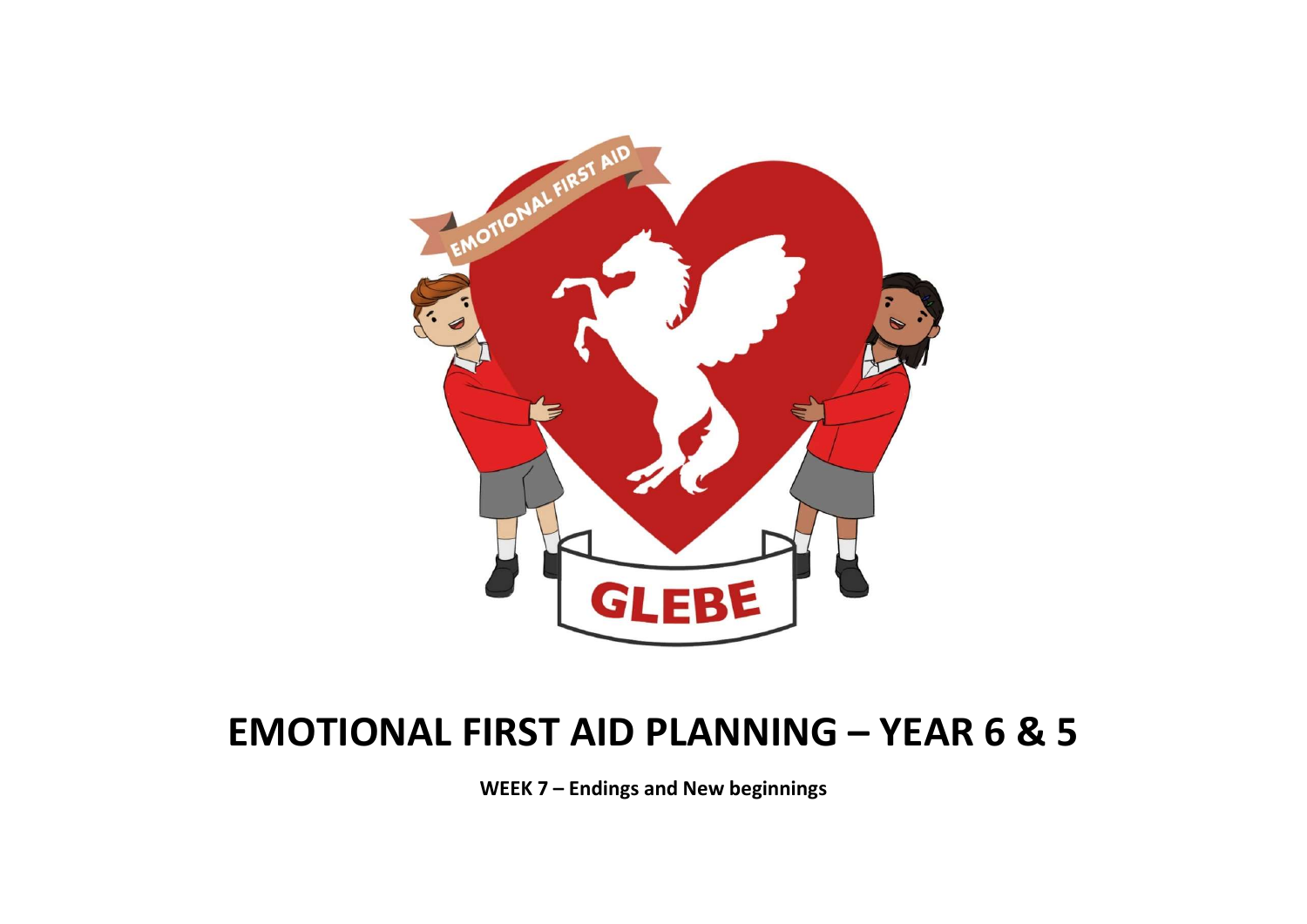## EMOTIONAL FIRST AID KIT – LESSON PLANS Year 6 & 5 Clare Sheldon/Rebecca McCafferty

| Week 7           | <b>TOPIC SUGGESTIONS</b>      | <b>LESSON PLAN</b>                                                                                                                                                                                                                   | <b>REFERENCES</b>                                    |
|------------------|-------------------------------|--------------------------------------------------------------------------------------------------------------------------------------------------------------------------------------------------------------------------------------|------------------------------------------------------|
| <b>Beginning</b> |                               |                                                                                                                                                                                                                                      |                                                      |
|                  | <b>Worry cloud transition</b> | Moving class can be an exciting but                                                                                                                                                                                                  | Twinkle resource                                     |
|                  | activity                      | also worrying time for young                                                                                                                                                                                                         |                                                      |
|                  |                               | children this activity gives children                                                                                                                                                                                                | Emotional first aid folder - Worry cloud transition  |
|                  |                               | the opportunity to voice their worries                                                                                                                                                                                               | activiy                                              |
|                  |                               | but also the things that they are most                                                                                                                                                                                               |                                                      |
|                  |                               | looking forward to.                                                                                                                                                                                                                  |                                                      |
|                  | My favourite memories from    | Worksheet to complete around                                                                                                                                                                                                         | Emotional first aid folder -                         |
|                  | the year                      | favourite memory, favourite moment                                                                                                                                                                                                   | My favourite memories from the year.                 |
|                  |                               | and favourite activity                                                                                                                                                                                                               |                                                      |
|                  | My school Year Memory page    | Worksheet to complete around                                                                                                                                                                                                         | Emotional first aid folder -                         |
|                  |                               | favourite memories                                                                                                                                                                                                                   | My school year memory page                           |
|                  | I am an amazing person!       | Balloons to fill in about the children's                                                                                                                                                                                             | Emotional first aid folder                           |
|                  |                               | best qualities                                                                                                                                                                                                                       | I am an amazing person                               |
|                  | What I love about school      | Heart template to cut out and make-<br>fill in the answers to these<br>questions<br>What do I love about school?<br>What do I love about my<br>class?<br>What do I love about my<br>friends?<br>What do I love about my<br>teachers? | 5ch<br>reaq                                          |
|                  | This is my pod!               | Activity to show how connected the<br>pods have been. Children can use the<br>people template to make an example of                                                                                                                  | Emotional first aid folder - People outline template |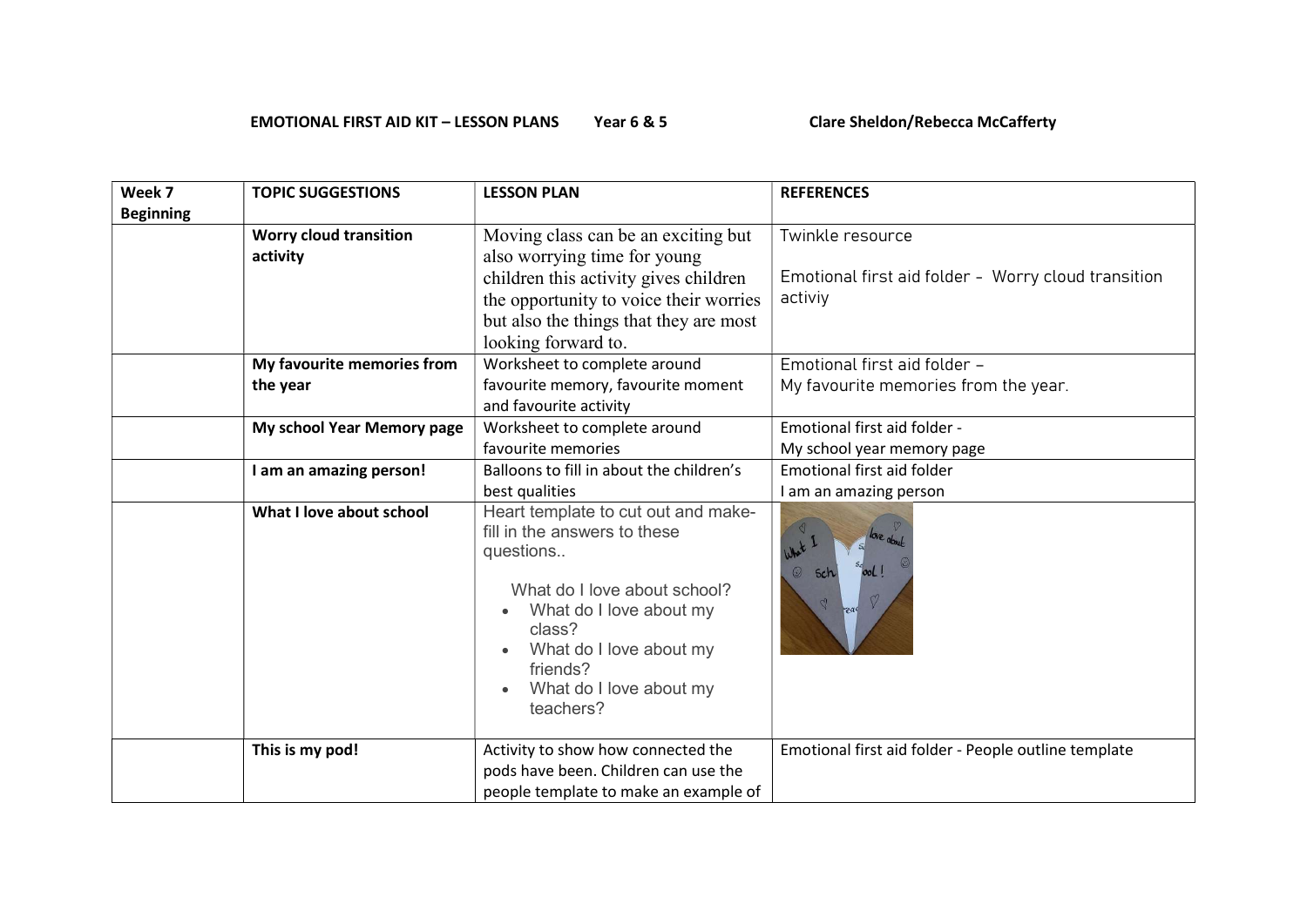|                       | each child in their pod. Trying to make<br>the different 'people' resemble those<br>children in their pods and themselves!<br>Alternatively, the children could draw<br>on A4 - faces to represent everyone in<br>their pod and surround the picture with<br>words that remind them of the other<br>children like - funny, kind etc or remind<br>them of the experience. |                                                  |
|-----------------------|--------------------------------------------------------------------------------------------------------------------------------------------------------------------------------------------------------------------------------------------------------------------------------------------------------------------------------------------------------------------------|--------------------------------------------------|
| <b>Word cloud Art</b> | Create a word cloud from the children's<br>name in your pod as a reminder for the<br>children. Or create individual ones from<br>the words the class come up with to<br>describe how they have felt in the pod<br>or being back at school or moving<br>forward.                                                                                                          | https://www.wordclouds.com/                      |
| Portrait word art     | Art activity<br>Children make up a portrait by using<br>words and phrases to describe<br>themselves. We thought they could<br>use a photograph and trace the main<br>lines onto plain paper and then<br>follow these lines with written text -<br>please see examples.                                                                                                   | Emotional first aid - Portrait word art examples |
| <b>Hope clouds</b>    | Using the cloud template - ask the<br>children to think and write about their<br>own dreams and hopes for Year 7 and                                                                                                                                                                                                                                                     | Emotional first aid - hope clouds activity       |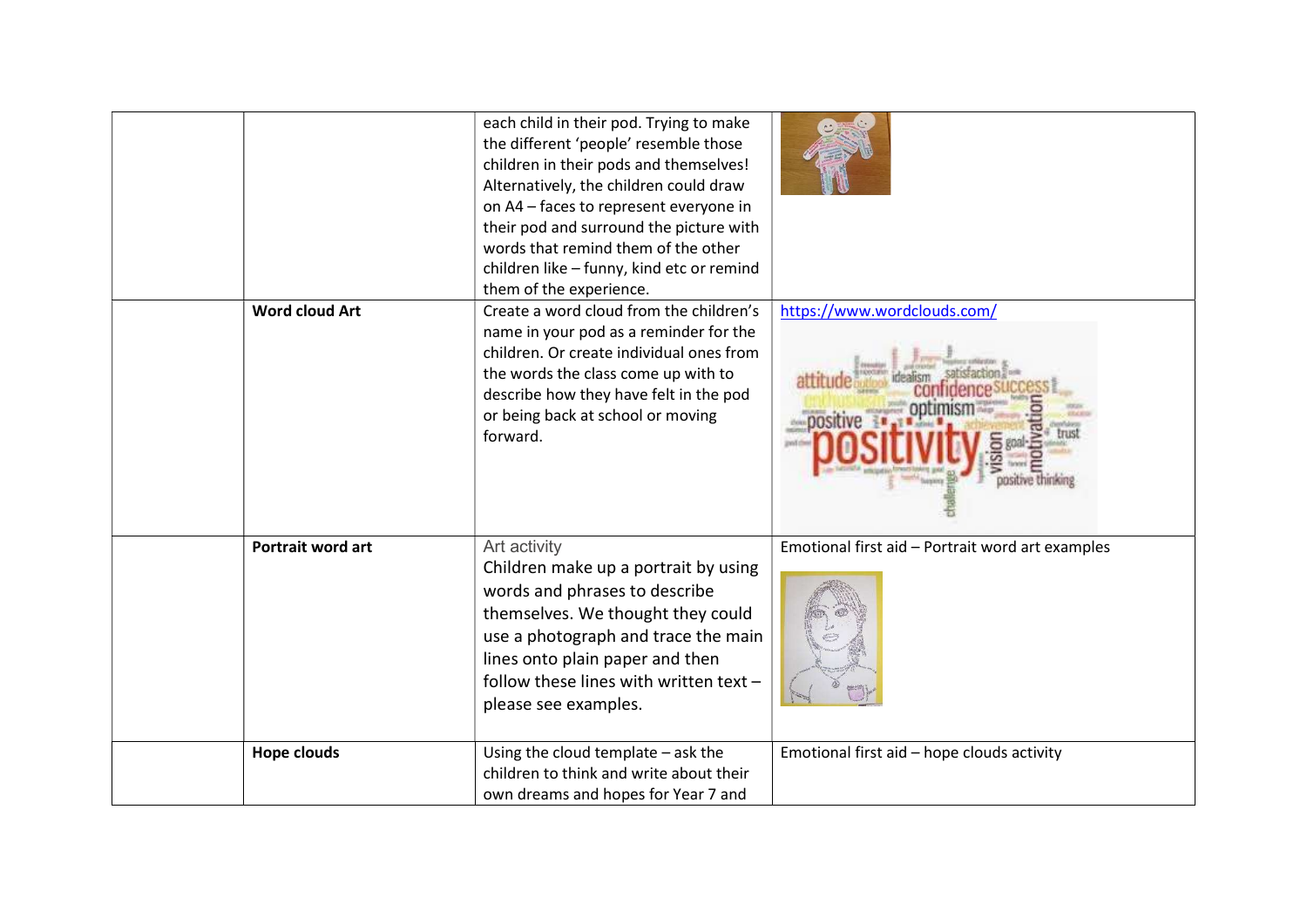|  | beyond. It might be something they can    |  |
|--|-------------------------------------------|--|
|  | change or it may depend on others. The    |  |
|  | suggestions may be very simple and        |  |
|  | short term goals or aspirations that may  |  |
|  | take a lot more time to achieve with      |  |
|  | more effort and support. They can         |  |
|  | choose to share their dream or hope       |  |
|  | with the rest of the class or keep it to  |  |
|  | themselves. Purpose of the activity is to |  |
|  | realise being hopeful may help us to      |  |
|  | feel more able to cope with things that   |  |
|  | happen or problems we want to solve.      |  |
|  |                                           |  |
|  |                                           |  |

#### Mindful activities….

- 1. Find your breath- take three slow, mindful breaths right now. Feel each breath from start to finish. Take it slow and put all of your curiosity into it. Can you feel your breath at your nose, tummy or chest? Feel your chest go up and down. Feel your chest expand and contract. Can you feel your breath at the tip of your nose? How did this exercise make you feel?
- 1. Put your hands on your tummy and count every time your chest goes up and when it goes down. Like this … Tummy goes up one. Tummy goes down – two. Ans so on, all the way to ten. See how paying attention to your breath makes you feel? How do you feel afterwards? When your angry or sad, take 10 mindful breaths and see if it makes a difference.
- 2. Fill an idea page….What are the best way for you to calm down and relax? Maybe yoga. Perhaps drawing? Write your ideas down on this 'coping'jar. When difficult emotions become too much to handle, remember your 'coping jar'.

#### Mindful activity end of session….

- 1. Think a happy memory close your eyes and remember a time when you felt happy. Maybe someone was kind to you. Perhaps you got a smile from a friend or your pet was happy to see you. Remember a wonderful moment like that. Simply close your eyes and bring it into your mind. What did you see and hear? Did you laugh or smile? Who was there? Notice how you feel when you remember the memory?
- 2. Send kind thoughts Close your eyes and bring someone you really like to mind. Imagine them smiling at you. Say to them 'May you be healthy and strong' May you be Happy, May you be peaceful. Notice how your mind and heart feel when you do this. Notice how your body feels. Now try a self hug and send kind thoughts to yourself and say 'May I be healthy and strong. May I be happy. May I be peaceful. How does this make you feel?
- 3. As you leave think of the things you feel positive about or are grateful for. Things like a friend who makes you happy, your family, a pet, the warm sun on your face and your favourite food. Spend a minute or two thinking of the things you are thankful for. How does this make you feel?